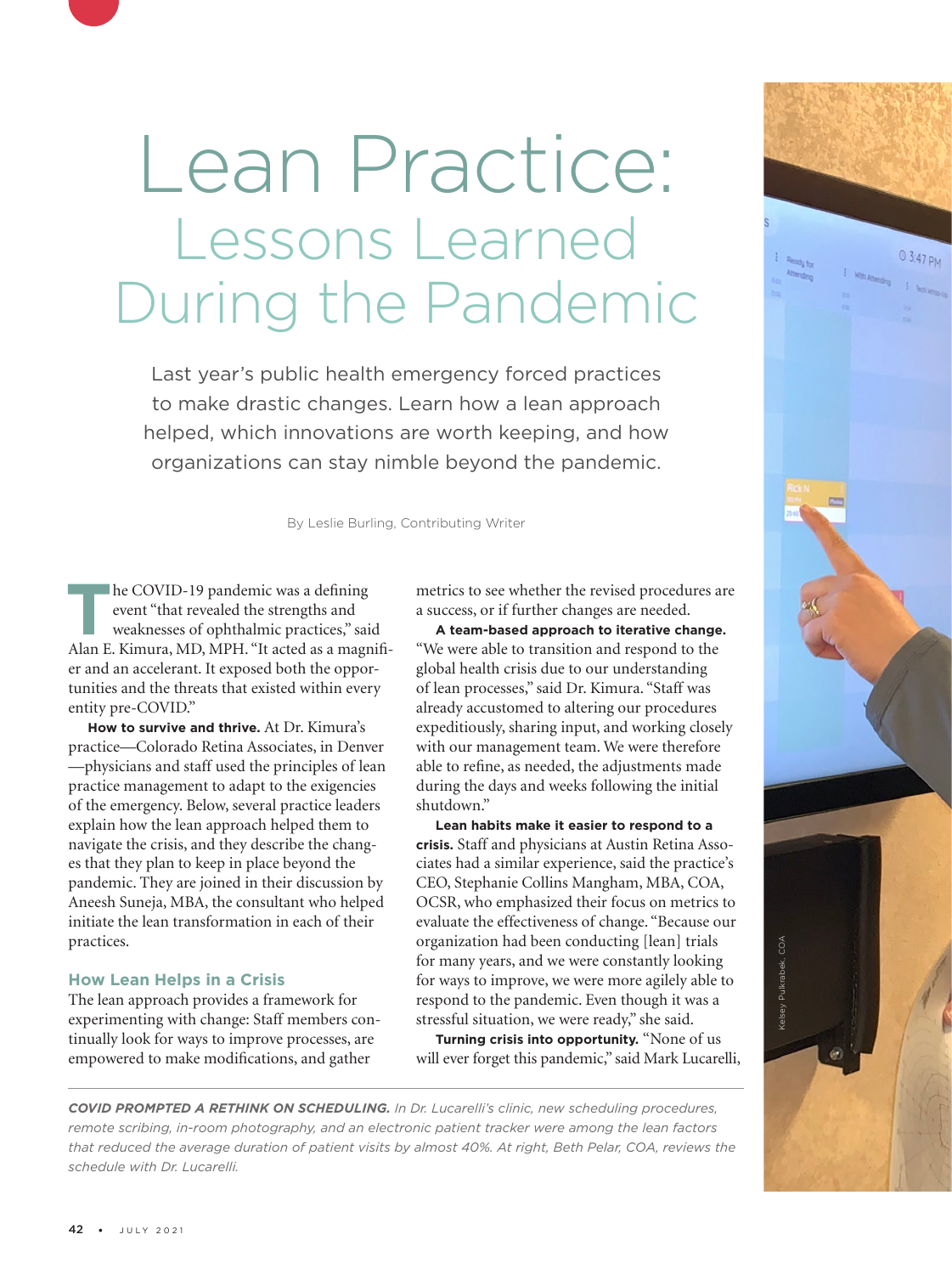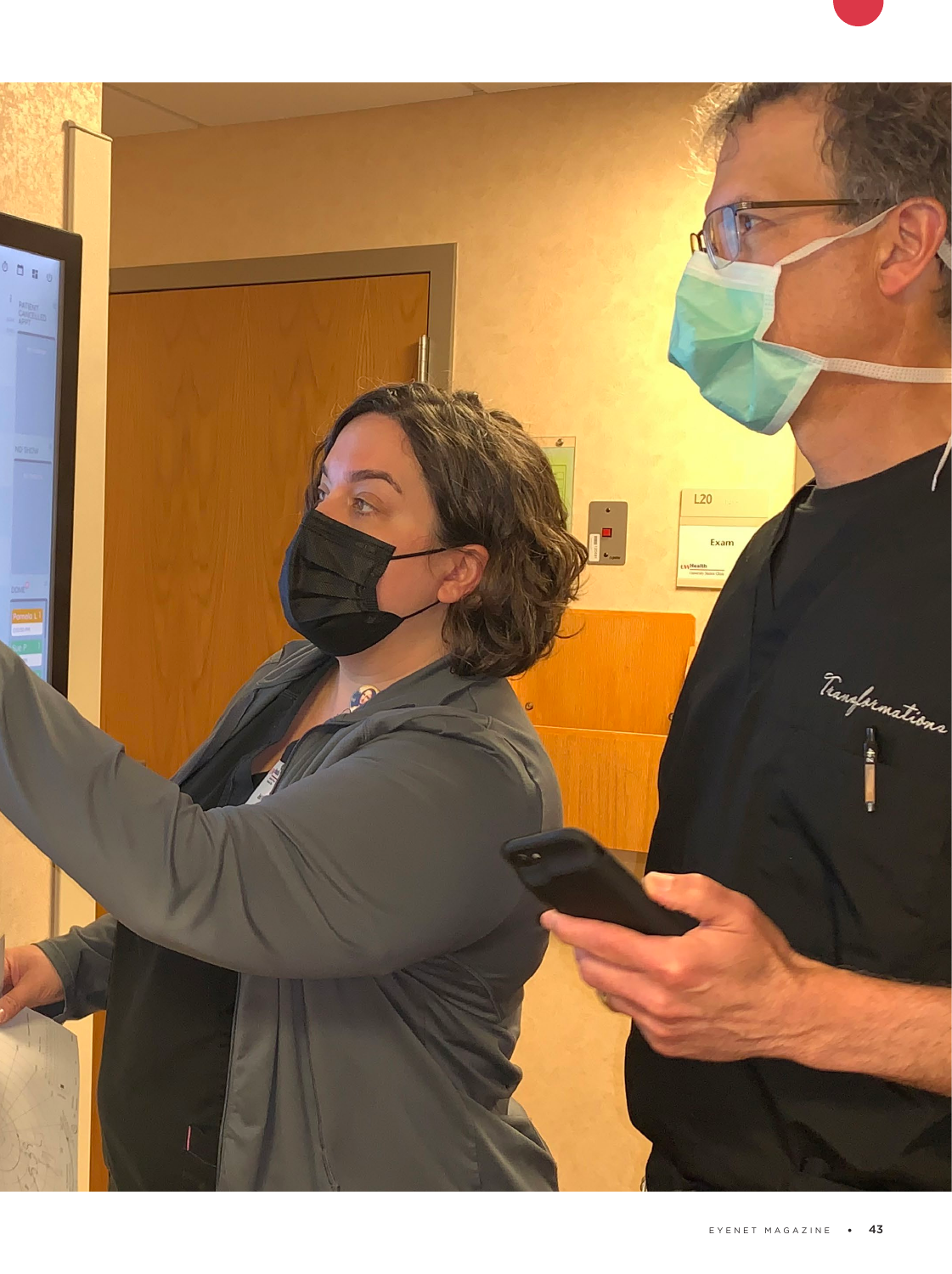MD, FACS, an oculoplastic surgeon at University of Wisconsin (UW) Health in Madison. "The COVID-19 pandemic confronted us with unprecedented logistical challenges, but it also provided big opportunities for us to reexamine our processes and become more efficient." Dr. Lucarelli is an oculoplastic surgeon who serves as the medical director of UW Health's University Station Eye Clinic, where they began the implementation of lean principles in 2018.

## **You Need to Empower Staff, and They Need a Lean Champion**

The lean approach will work only if it is a team effort.

**Why you should empower your staff.** "We were once a very top-down organization in that the administrators and physicians made all the decisions and then pushed them downstream to our staff," said Ms. Mangham. "Now we are a very horizontal organization that empowers our employees. Through lean, we recognized that those on the front lines are the first to encounter problems and probably know better than most of us how to fix them. They have the clearest perspective of which process modifications will work and which will not."

**Build momentum: Success begets success.**  With lean, your staff "knows that their ideas for improvement are both valued and expected. They are your frontline change agents who should be constantly looking for ways to enhance clinic flow. Ultimately, the feeling of continual improvement snowballs and it can be a powerful experience for the entire organization," said Dr. Lucarelli.

**Don't stall before you get started: Get out of the staff's way!** When organizations first try to adopt lean principles, one of the biggest obstacles to progress can be posed by leadership. "Some struggle mightily with relinquishing control and encouraging staff input," said Dr. Kimura. "But they must get out of the way for the lean process to work."

**Who will champion the lean approach in your practice?** At the heart of successful lean implementation is a clinic administrator and/or a physician —preferably both—who will *lean* into lean and fully embrace the philosophy. This should be "someone in a leadership role who is visionary and will buy into the ideology in such a way that it initiates a cultural shift in the organization," said Ms. Mangham.

#### **Reimagining Patient Flow**

**Social distancing prompted a reimagining of patient flow.** When the pandemic struck, every clinic faced the challenge of keeping patients, staff, and physicians safe. As practices adopted a strate-

# What Is Lean?

The lean health care approach can be broken down as follows:

- Identify what it is that the patient values
- (e.g., reduced wait time).

• Review the processes that are used to provide those values and break each process down into its constituent steps. (This is known as value stream mapping.)

- Review each step to look for waste.
- Eliminate that waste.

#### **How do you make a lean transformation?**

Lean is not a one-size-fits-all solution or a one-and-done endeavor. It is an ever-evolving process, as exemplified by Ms. Mangham's practice, which continually tests ways to improve efficiency.

**Use metrics to evaluate any changes.** When Austin Retina tests a change in its processes, the evaluation will be based on metrics. Under the lean approach, tracking metrics is an integral part of perpetuating continued growth—after all, what can be measured, can be managed.

**Gain a deeper understanding of your practice.** In a lean transformation, a practice should study "every clinical task, remove waste, and optimize workflows," according to Mr. Suneja. He emphasized that doing so "results in a deep understanding of clinical operations and enables both staff and leaders to quickly adjust to any emergency."

**Lean can work for any practice, no matter its size.** The lean approach to practice management can be effective with any organization, no matter what size it is. "Whether you are managing a regional medical center or an academic medical center, or are operating as a solo practitioner, the fundamental premise of treating patients is immutable: It involves a team that focuses its efforts on caring for patients. Regardless of the various details, the fundamental challenges are the same, and the principles of lean can be effectively applied to efficiently improve your clinical processes and transform your practice," said Dr. Lucarelli.

**For more on lean,** visit aao.org/lean.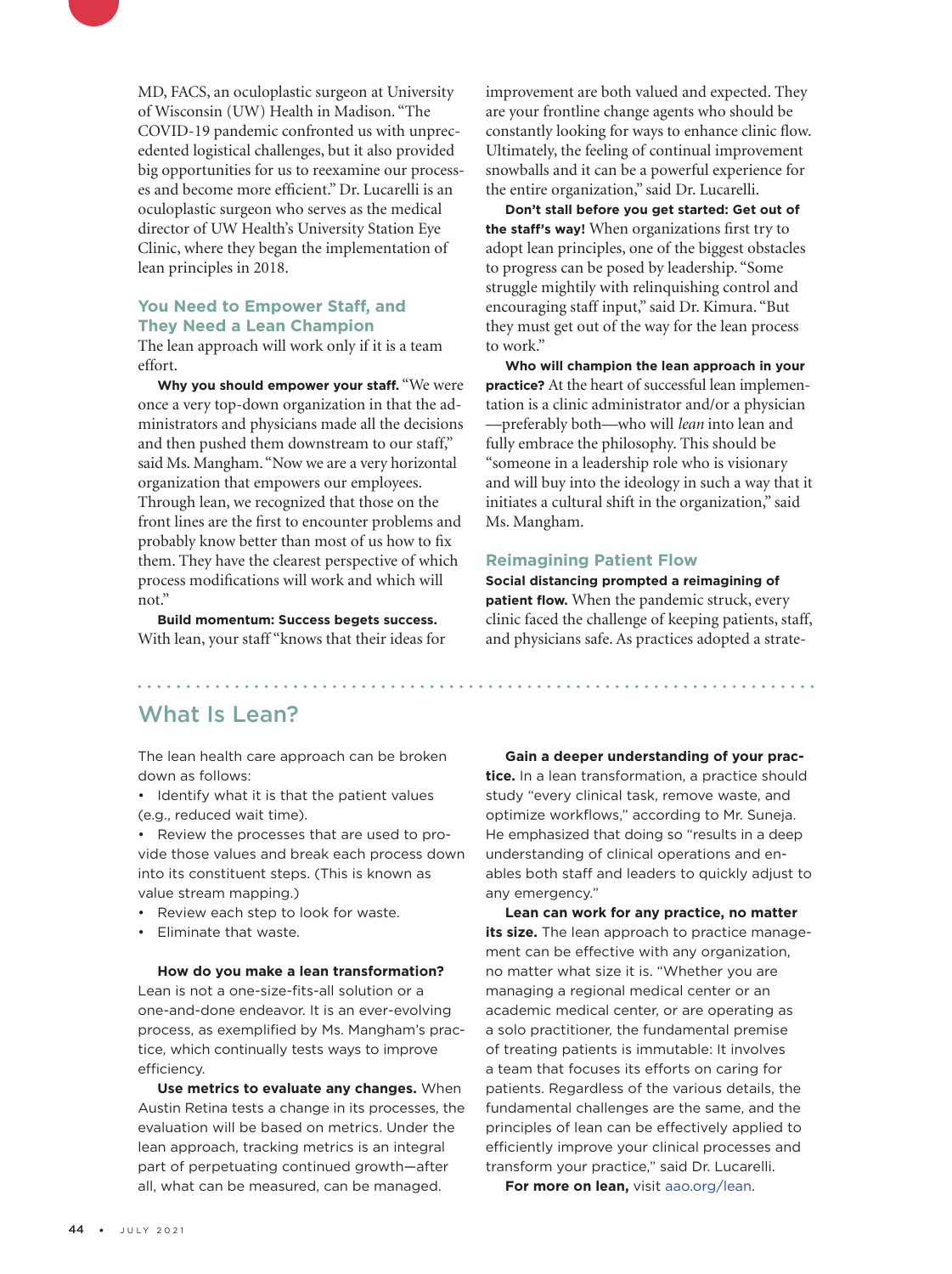gy of social distancing, they were forced to reengineer patient flow. This resulted in a "eureka" moment for some practices, as their new procedures resulted in significantly reduced patient wait times and increased satisfaction among both patients and staff. Under the lean approach, said Dr. Lucarelli, with its emphasis on minimizing waste and monitoring results, practices can set goals of maintaining and capitalizing on these improvements in efficiency post-pandemic.

**Before the visit, prescreen patients.**  You can significantly reduce the amount of time patients spend at your clinic by gathering as much relevant information (such as their medical history and medication list) before they arrive at your office.

During the pandemic, Ms. Mangham decided to give prescreening a try at Austin Retina. It worked so well that the practice now has two full-time staff members devoted to the task. Working remotely, they call new patients to capture as much data as possible ahead of time. They also tell patients what to

bring and what to expect during the visit. When the patients arrive at the clinic, a staff member will verify that nothing has changed since the prescreening.

**Patients have been positive about being screened ahead of their visit.** "Patients have been very receptive because they do not feel rushed to complete the required forms, and they appreciate knowing ahead of time what will occur during their visit," said Ms. Mangham. "We will continue this practice post-COVID and are striving to take it further with our established patients in the future."

**During the visit, reduce the number of stops patients have to make.** When Sanjay D. Goel, MD, opened his solo practice in January 2020, he could not have anticipated the quick impact COVID would have or the challenges it would present. With a firm understanding of lean, however, he was able to quickly reconfigure patient visits from seven stops in his clinic to three by cutting out unnecessary steps in the process. Patients now enter the office, receive a temperature check, and are taken to the technician lane for testing and, when necessary, dilation. Then the patient is taken to the exam lane and seen by Dr. Goel. "Prior to entering the room, I can look at all the scans and analyze the data on my iPad, so when I'm engaged, I perform a slit-lamp exam-



FlowOne Lean Consulting, LLC All Rights Reserved

*ANALYZING PATIENT FLOW. In this analysis of patient flow at the start of the pandemic, steps #1 through #8 represent patient motion in the clinic. The red stars represent points in the patient flow where there could be high risk of COVID exposure: a) check-in staff; b) other waiting patients; c) tech, other patients (3-foot hallways); d) other waiting patients; e) OCT staff; f) other waiting patients; g) MD and scribe; and h) check-out staff.* 

*See this article at aao.org/eyenet for the revised patient flow, which reduced the patient's walking distance by 50% and increased patient satisfaction by 15%.*

> ination and discuss the options, making my time, and my patient's time, in the clinic considerably more efficient," he said.

> Similarly, the UW Health's oculoplastics service now conducts the majority of all pre- and post-op photography in the exam room, rather than having patients travel upstairs to another location in the clinic for this portion of the visit. "The old procedure was extremely wasteful and inefficient," said Dr. Lucarelli. "Now the photos can be immediately uploaded into our electronic health record [EHR], where they can be reviewed, which saves our patients and care team a lot of time and steps."

> **How the duration of a patient visit was cut by almost 40%.** Before COVID-19 vaccinations became available, practices put considerable thought into reducing (or eliminating) the amount of time that patients spent in the waiting room. For example, said Dr. Lucarelli, "we now schedule patients with complicated cases later in the clinic, so the entire clinic session does not fall behind due to a patient taking longer than expected."

> His practice also instituted "buffering," which involves scheduling a more straightforward type of encounter, such as a post-op visit, before and after less predictable encounters, such as a new patient exam. By implementing a multipronged lean overhaul, Dr. Lucarelli has decreased his average total visit time for patients by nearly 40%.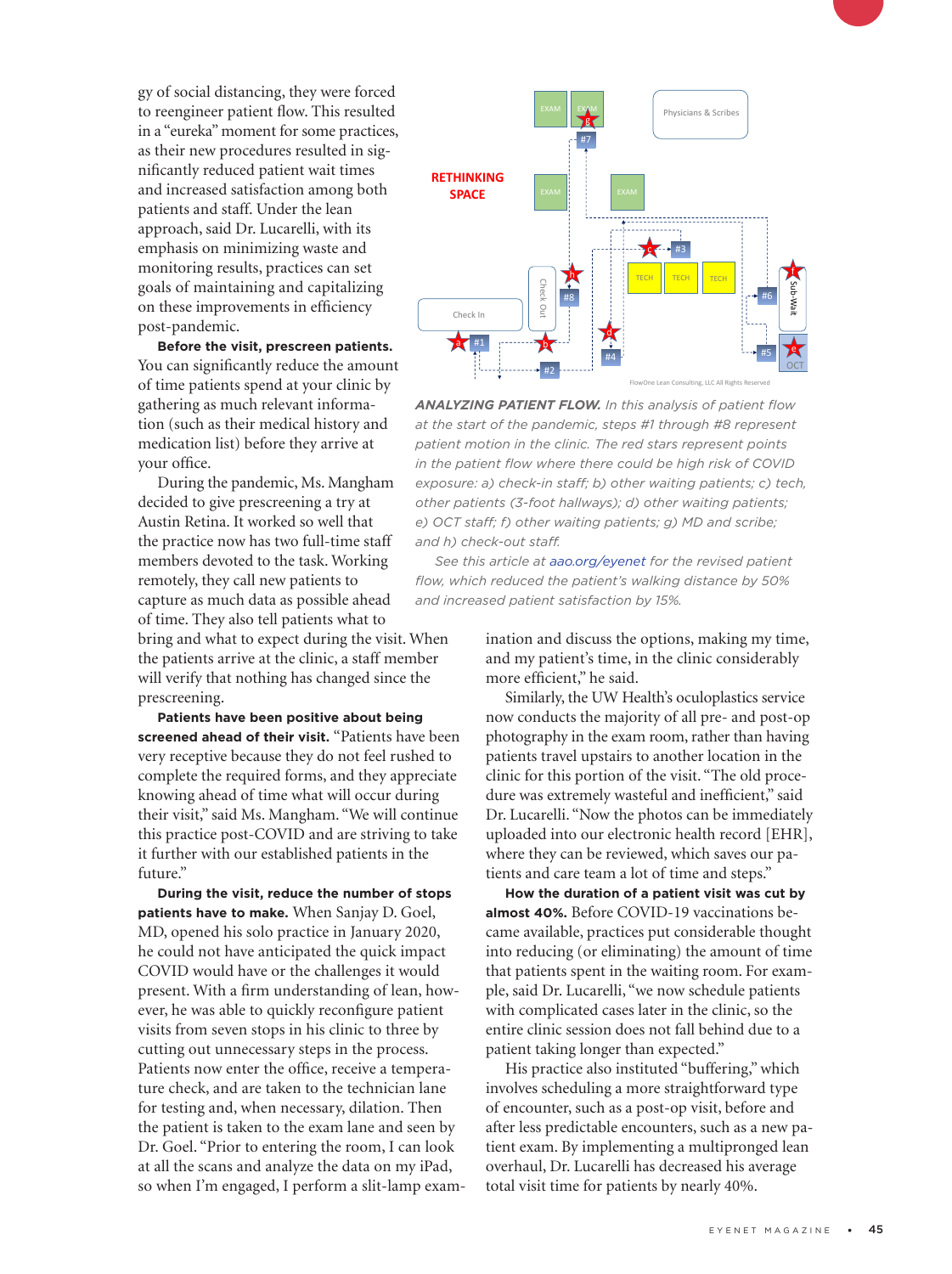## **Can More Staff Work From Home?**

Permitting staff to work remotely not only supports social distancing, it also saves space in the clinic and eliminates some of the operational costs that would be incurred by having them work onsite.

Before the pandemic, Ms. Mangham said that 10 of her staff were already working from home, so practice policies and the technical infrastructure were already in place when the decision was made to make more positions remote. "The moment we had to clear out our call center and billing department—because they were working in a tight, shared collaborative space—we were able to do so. Now we have approximately 20 people working from home, and I do not plan to have these individuals return to the clinic post-COVID. It is unnecessary," she said.

**How scribes can work remotely.** UW Health was one of the first academic centers to incorporate virtual scribes, which was a remarkable "game changer," said Dr. Lucarelli. His scribe is located in Florida and is connected by a secure, HIPAAcompliant audio link. The scribe has access to the patient chart and updates the EHR—from transcribing pertinent patient history and examination information to entering orders and completing after-visit summaries—while Dr. Lucarelli conducts the patient encounter. "This enables me to maintain a more personal and energized, face-to-face encounter with each patient, rather than disengaging while I enter information into the EHR. I preview each visit of the clinic session ahead of time and establish a game plan. This has helped us to become more efficient. Patients have noticed these improvements and have expressed great appreciation," he said.

**At Austin Retina, remote scribing was one of the most helpful of last year's changes.** Austin Retina has also found virtual scribing to be a boon for efficiency and safety. "Some of our physicians wanted to decrease the number of people in the exam room, so they implemented remote scribing," said Ms. Mangham. "The scribe can be at home, in another office, or in the hallway instead of being in the room with the physician and the patient. The physician simply tells the patient that the scribe is listening to their encounter, and the scribe performs the same duties as if they were present in the room. Making this change was one of the most beneficial adaptations we made in response to the pandemic."

#### **Incorporating Telemedicine**

During the pandemic, telemedicine became an important bridge to patient care for many physicians, even if ophthalmology wasn't able to utilize it as much as other specialties did. Dr. Goel's

# Four Lean Efficiencies

When practices embark on a lean transformation, it helps to start with the low-hanging fruit. The four suggestions below, for example, could be implemented relatively easily.

**1. Send and receive documents electronically.**  This saves paper and time.

**2. Make electronic payments touch-free.** Consider taking credit card payments through electronic devices such as [Swipesimple](https://home.swipesimple.com/) or [Square](https://squareup.com/us/en) to expedite the checkout process.

**3. Standardize spaces.** Arrange every exam room so that equipment is stocked identically, enabling technicians and physicians to quickly find what they need during an exam. Use screening and exam rooms interchangeably, if possible, to avoid moving patients in and out of sub-waiting rooms to minimize exposure and reduce steps.

**4. Clearly and concisely communicate procedural changes within your clinic.** Patients need to understand your current processes and visit expectations to prevent confusion, which can lead to bottlenecks. Convey these messages on your website, via social media, inside the clinic, and at every opportunity available.

"lightbulb" moment occurred when a patient with flashes and floaters came to the clinic with her daughter early on in the pandemic. "All three of us were wearing masks, and I realized how impersonal the experience had become, so I decided to offer telehealth visits when it is unnecessary for me to see my patients in person—predominantly for consultations and preoperative visits with my laser refractive patients." He said that he does not charge for this service, and he makes himself available after hours and on weekends to accommodate his patients' schedules.

Dr. Lucarelli also incorporated telemedicine into his routine for counseling-type visits, primarily, because they are a good fit for this type of interaction. "In oculoplastics, we are often able to observe and assess external conditions remotely as well as gather information and provide education," he said. "Patients now understand that some of their postoperative care can be conducted remotely. They like the efficiency it provides because they no longer have to travel to the clinic for every visit. I plan to continue to offer this service post-pandemic." (For tips on telehealth payment, see aao. org/practice-management/telehealth.)